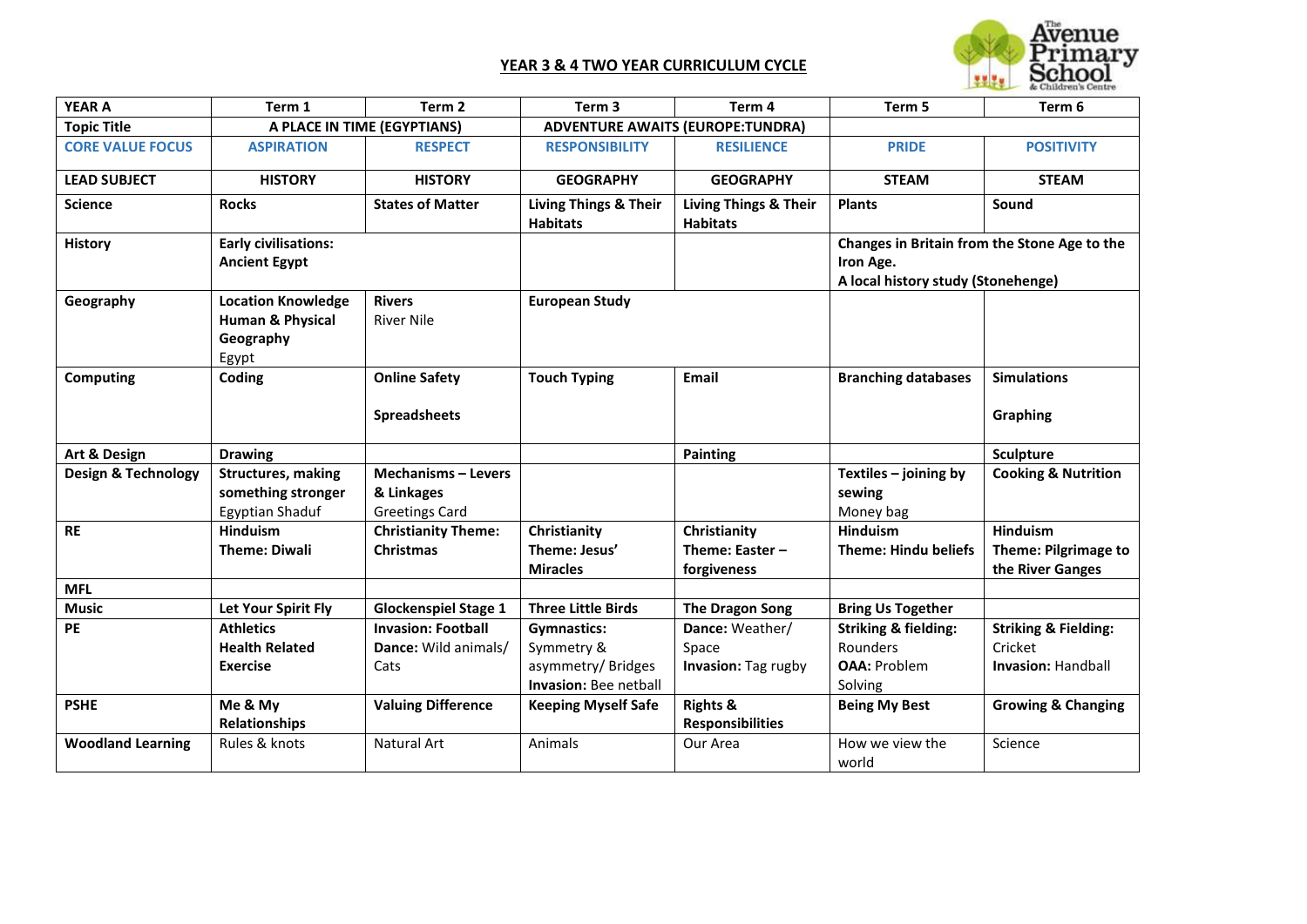## **YEAR 3 & 4 TWO YEAR CURRICULUM CYCLE**



| <b>YEAR B</b>           | Term 1                                     | Term <sub>2</sub>           | Term <sub>3</sub>                        | Term 4                       | Term 5                          | Term 6                          |
|-------------------------|--------------------------------------------|-----------------------------|------------------------------------------|------------------------------|---------------------------------|---------------------------------|
| <b>Topic Title</b>      |                                            | <b>WHO WERE THE ROMANS?</b> | <b>WONDERFUL WILTSHIRE</b>               |                              | <b>HEALTHY ME</b>               |                                 |
| <b>CORE VALUE FOCUS</b> | <b>ASPIRATION</b>                          | <b>RESPECT</b>              | <b>RESPONSIBILITY</b>                    | <b>RESILIENCE</b>            | <b>PRIDE</b>                    | <b>POSITIVITY</b>               |
| <b>LEAD SUBJECT</b>     | <b>HISTORY</b>                             | <b>HISTORY</b>              | <b>GEOGRAPHY</b>                         | <b>GEOGRAPHY</b>             | <b>STEAM</b>                    | <b>STEAM</b>                    |
| <b>Science</b>          | Light                                      | Electricity                 | <b>Forces &amp; Magnets</b>              | <b>Forces &amp; Magnets</b>  | Animals, including              | Animals, including              |
|                         |                                            |                             |                                          |                              | humans                          | humans                          |
| <b>History</b>          | The Roman Empire and its impact on Britain |                             |                                          | <b>Britain's settlement</b>  |                                 |                                 |
|                         | Local history study (Bath)                 |                             |                                          | by Anglo-Saxons and          |                                 |                                 |
|                         |                                            |                             |                                          | <b>Scots (Roman</b>          |                                 |                                 |
|                         |                                            |                             |                                          | withdrawal from              |                                 |                                 |
|                         |                                            |                             |                                          | Britain)                     |                                 |                                 |
| Geography               | <b>Mountains (history</b>                  |                             | Local Study - rivers, water cycle, recap |                              | <b>Location knowledge:</b>      |                                 |
|                         | link)                                      |                             | mountains                                |                              | Where our food                  |                                 |
|                         | Mount Vesuvius,                            |                             |                                          |                              | comes from                      |                                 |
|                         | Pompeii.                                   |                             |                                          |                              |                                 |                                 |
| Computing               | Coding                                     | <b>Online safety</b>        | <b>Spreadsheets</b>                      | <b>Writing for different</b> | Logo                            | <b>Hardware</b>                 |
|                         |                                            |                             |                                          | audiences                    |                                 | investigators                   |
|                         |                                            | <b>Effective Search</b>     |                                          |                              | <b>Animation</b>                |                                 |
|                         |                                            |                             |                                          |                              |                                 | <b>Making music</b>             |
| Art & Design            | <b>Painting</b>                            |                             | <b>Drawing</b>                           |                              |                                 | <b>Print making</b>             |
| Design & Technology     | <b>Structures</b>                          | <b>Mechanisms - Levers</b>  |                                          | <b>Electrical systems</b>    | <b>Cooking &amp; Nutrition</b>  |                                 |
|                         | Roman Chariot-                             | & Linkages &                |                                          |                              |                                 |                                 |
|                         | wooden frame                               | Electricity                 |                                          | (Structures)                 |                                 |                                 |
|                         |                                            | Moving picture with         |                                          | Picture Frames 2020-         |                                 |                                 |
|                         |                                            | a light up feature          |                                          | 21)                          |                                 |                                 |
| <b>RE</b>               | <b>Buddhism</b>                            | Christianity                | <b>Buddhism</b>                          | Christianity                 | <b>Buddhism</b>                 | Christianity                    |
|                         | Theme: Buddha's                            | <b>Theme: Christmas</b>     | Theme: The 8-fold                        | <b>Theme: Easter</b>         | Theme: The 8-fold               | <b>Theme: Prayer and</b>        |
|                         | teachings                                  |                             | path                                     |                              | path                            | Worship                         |
| <b>MFL</b>              |                                            |                             |                                          |                              |                                 |                                 |
| <b>Music</b>            | <b>Mamma Mia</b>                           | Stop!                       | <b>Glockenspiel Stage 2</b>              | Lean on Me                   | <b>Blackbird</b>                | Reflect, Rewind and             |
|                         |                                            |                             |                                          |                              |                                 | Replay                          |
|                         |                                            |                             |                                          |                              |                                 | Performance                     |
| PE                      | <b>Athletics</b>                           | <b>Invasion: Football</b>   | <b>Gymnastics:</b>                       | Dance: Weather/              | <b>Striking &amp; fielding:</b> | <b>Striking &amp; Fielding:</b> |
|                         | <b>Health Related</b>                      | Dance: Wild animals/        | Symmetry &                               | Space                        | Rounders                        | Cricket                         |
|                         | <b>Exercise</b>                            | Cats                        | asymmetry/Bridges                        | Invasion: Tag rugby          | <b>OAA: Problem</b>             | <b>Invasion: Handball</b>       |
|                         |                                            |                             | <b>Invasion: Bee netball</b>             |                              | Solving                         |                                 |